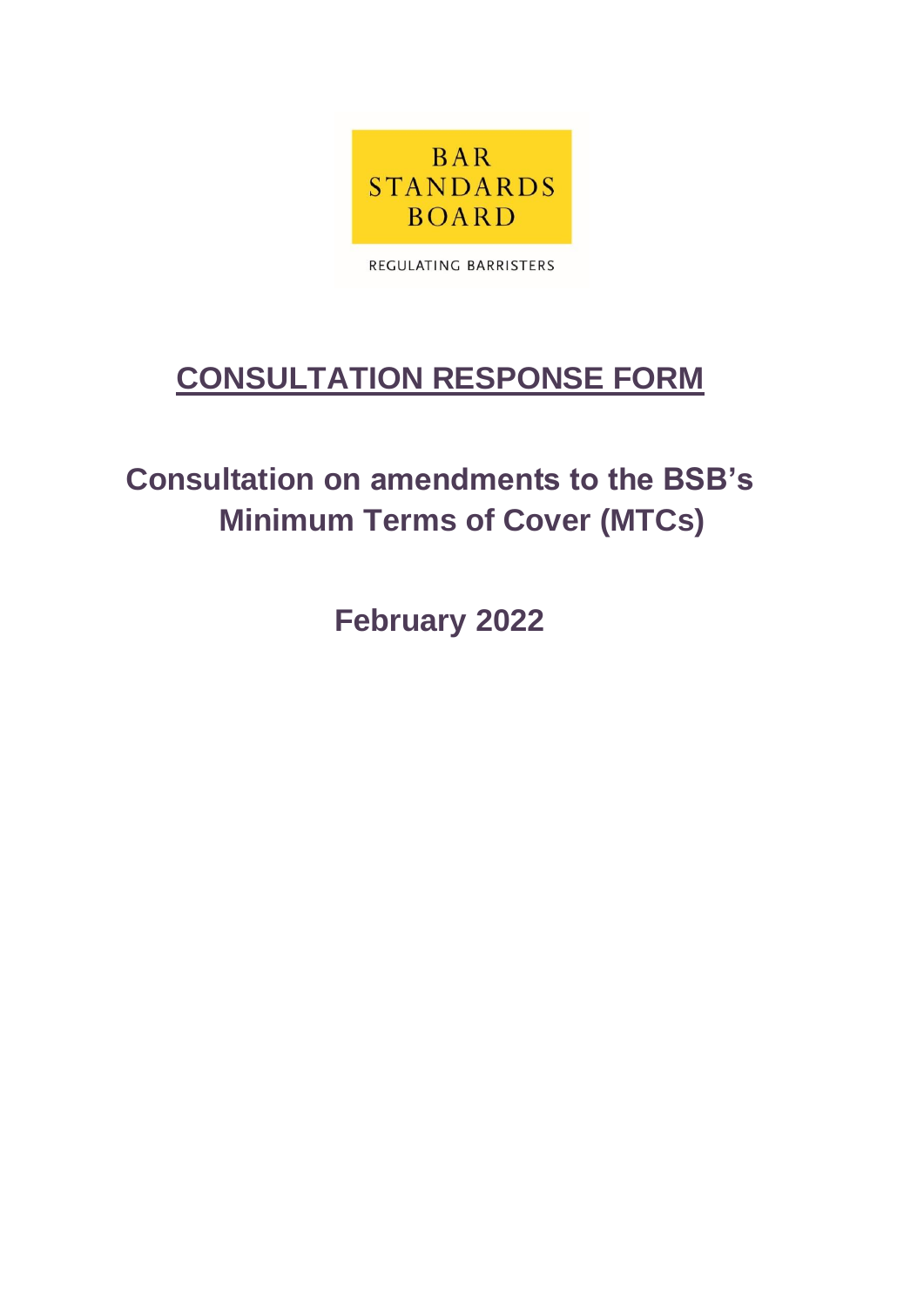**Question 1: Do you agree with the proposed amendments to our MTCs? If not, please explain.** 

Yes

**Question 2: Do you agree that the draft amendments simply clarify the current MTC requirements? If not, how do they substantively change the scope of cover?**

Yes

**Question 3: Are you aware of any potential unintended consequences if we implement these amendments? If yes, please describe the consequences and tell us how the MTCs can be amended to account for this.**

No

**Question 4: Are you aware of any equality impacts if we implement these amendments? If yes, please describe the impacts (and the groups affected) and outline any possible mitigation.**

| $\sim$ $\sim$<br>$\mathbf{A}$ |  |  |
|-------------------------------|--|--|
|                               |  |  |

**Question 5: Is there anything else we should consider as part of this review of the MTCs or PII more generally? For example, should we be considering extending our rules to require barristers and BSB entities to insure against their own losses in relation to cyber incidents ('first party losses')?** 

No.

The Bar Council has been in contact with the Bar Mutual Indemnity Fund (BMIF) who have confirmed that the proposed amendments will be a helpful clarification regarding the extent of the professional indemnity insurance. It will not require a change in the cover provided or a change in premium.

The Bar Council would be concerned if the BSB were to propose a radical change to the Minimum Terms of Cover, such as a requirement to insure against first party losses. Such a change would, as recognised in paragraph 18 of the consultation, raise questions of whether the BSB were exceeding its role, and would require a much more extensive consultation.

## **Are you a/an:**

• Legal services representative body